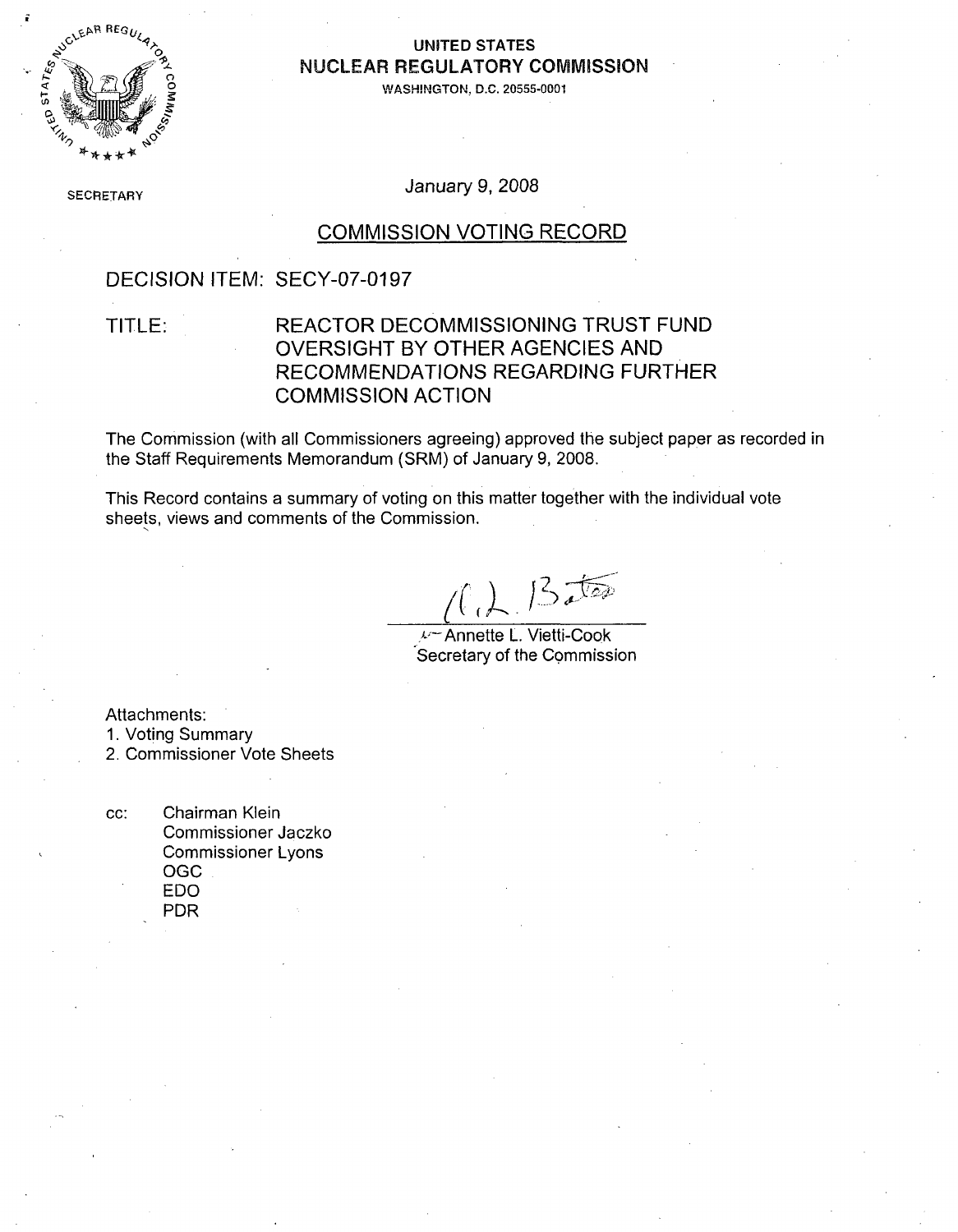### **VOTING** SUMMARY **- SECY-07-01 97**

### RECORDED **VOTES**

|              |   | . NOT<br>APRVD DISAPRVD ABSTAIN PARTICIP COMMENTS DATE |          |
|--------------|---|--------------------------------------------------------|----------|
| CHRM. KLEIN  |   | X                                                      | 12/30/07 |
| COMR. JACZKO | X | $\mathsf{X}$                                           | 12/13/07 |
| COMR. LYONS  |   | X.                                                     | 12/17/07 |

### **COMMENT RESOLUTION**

In their vote sheets, all Commissioners approved the staffs recommendation and provided some additional comments. Subsequently, the comments of the Commission were incorporated into the guidance to staff as reflected in the SRM issued on January **9, 2008.**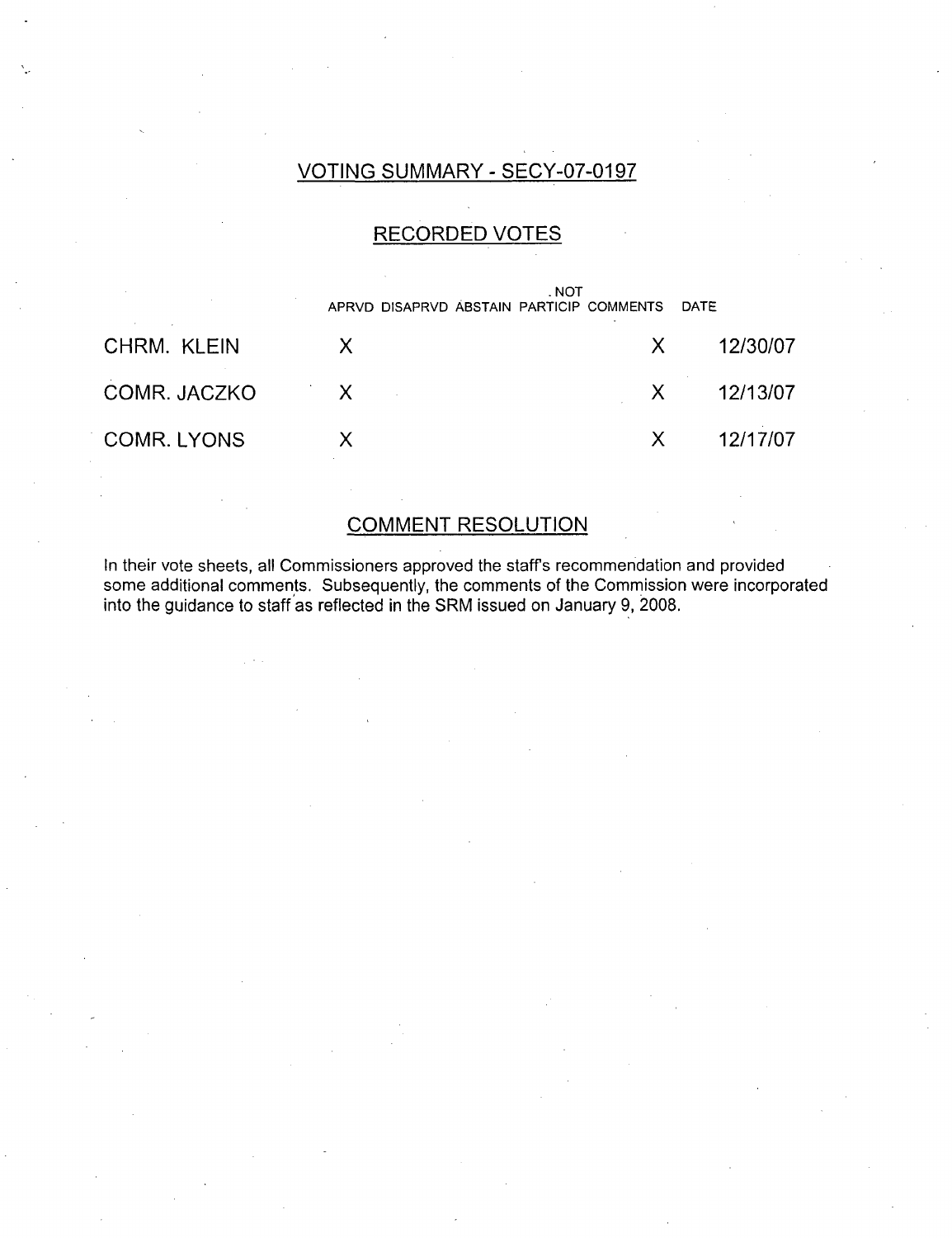## **NOTATION** VOTE

#### **RESPONSE SHEET**

| TO: | <b>Annette Vietti-Cook, Secretary</b> |  |
|-----|---------------------------------------|--|
|     |                                       |  |

FROM: CHAIRMAN **KLEIN**

**SUBJECT: SECY-07-0197 -** REACTOR **DECOMMISSIONING** TRUST **FUND** OVERSIGHT BY OTHER **AGENCIES AND RECOMMENDATIONS** REGARDING FURTHER **COMMISSION ACTION**

Approved  $\underline{\mathbf{x}}$  Disapproved Abstain

Not Participating

COMMENTS: Below Attached XX None

I **), I** SIGNATURE

| 12/30/2007  |  |  |
|-------------|--|--|
| <b>DATE</b> |  |  |

Entered on "STARS" Yes No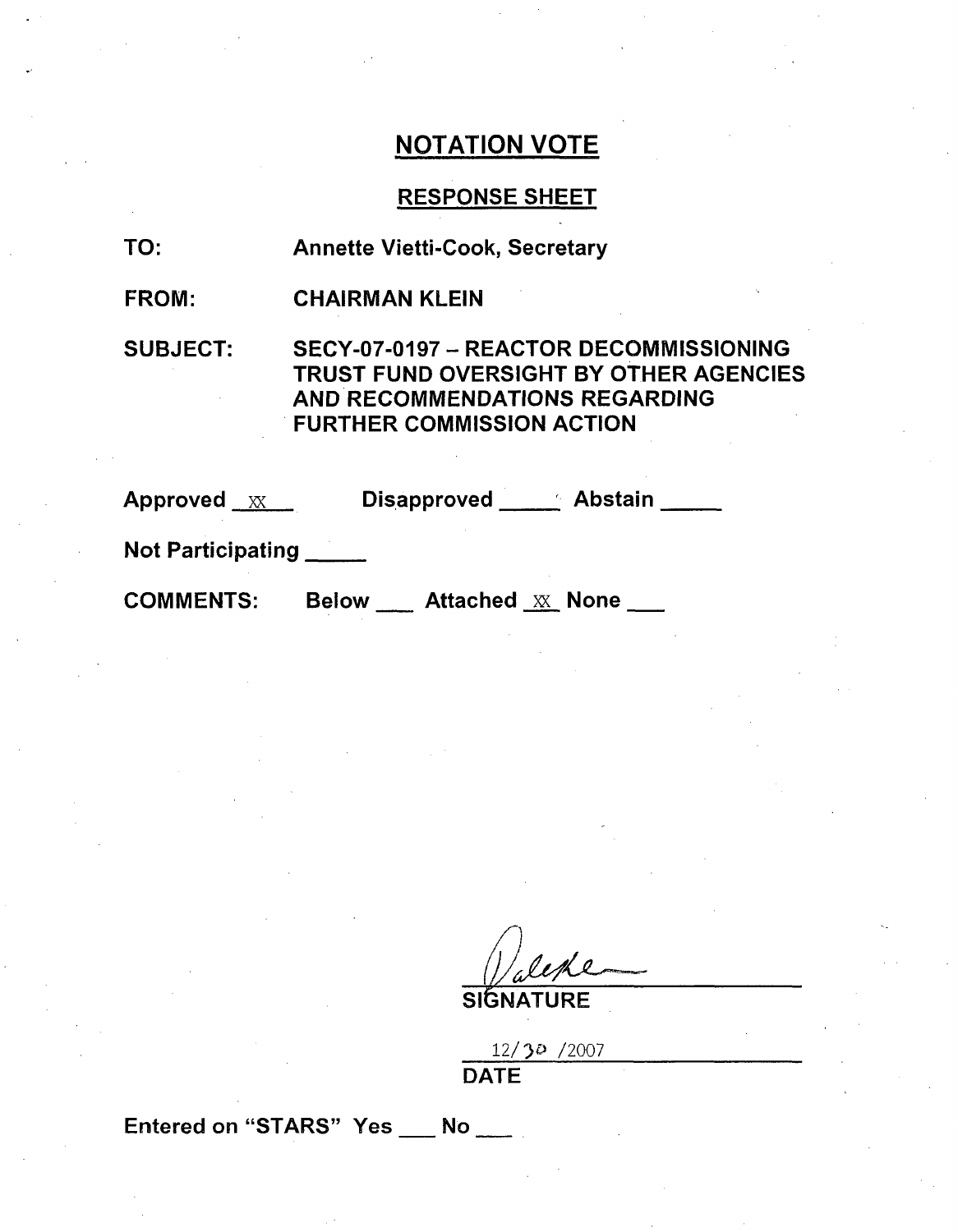#### **Chairman Klein's Comments on SECY-07-O1 97, Reactor Decommissioning Trust Fund Oversight by Other Agencies and Recommendations Regarding Further Commission Action**

**I** approve the recommendation concerning verification of trust fund balances as described in Option 2 of this paper. In addition, **I** agree with Commissioner Lyons that the spotchecks would be best performed by headquarters staff who are experienced in decommissioning financial reviews, and that the staff should develop a means of doing these, checks while minimizing, or eliminating, the expense of staff travel.

**My** approval of this recommendation does not mean that **I** question the veracity of the biennial decommissioning trust fund reports submitted **by** our licensees. **I** firmly support the good-faith presumption that underlies our regulatory structure, and the staff's statement in this paper that the NRC is aware of no previous cases where a licensee filed false trust fund balance information validates this presumption. It is therefore appropriate that the agency institute limited spot-checks to address the Inspector General's concern that licensees could provide false information in their biennial trust fund balance reports. These spot-checks should be selected and performed in **a** manner consistent with the NRC's longstanding sampling-based methods for conducting oversight inspections. Finally, in communicating this decision to stakeholders and the general public, the staff should emphasize that this action is being taken to. address a process-oriented observation **by** the Inspector General, and that there is no evidence of licensees falsifying decommissioning trust fund reports to the NRC.

Dale **E.** Klein\* **12/I30/2007**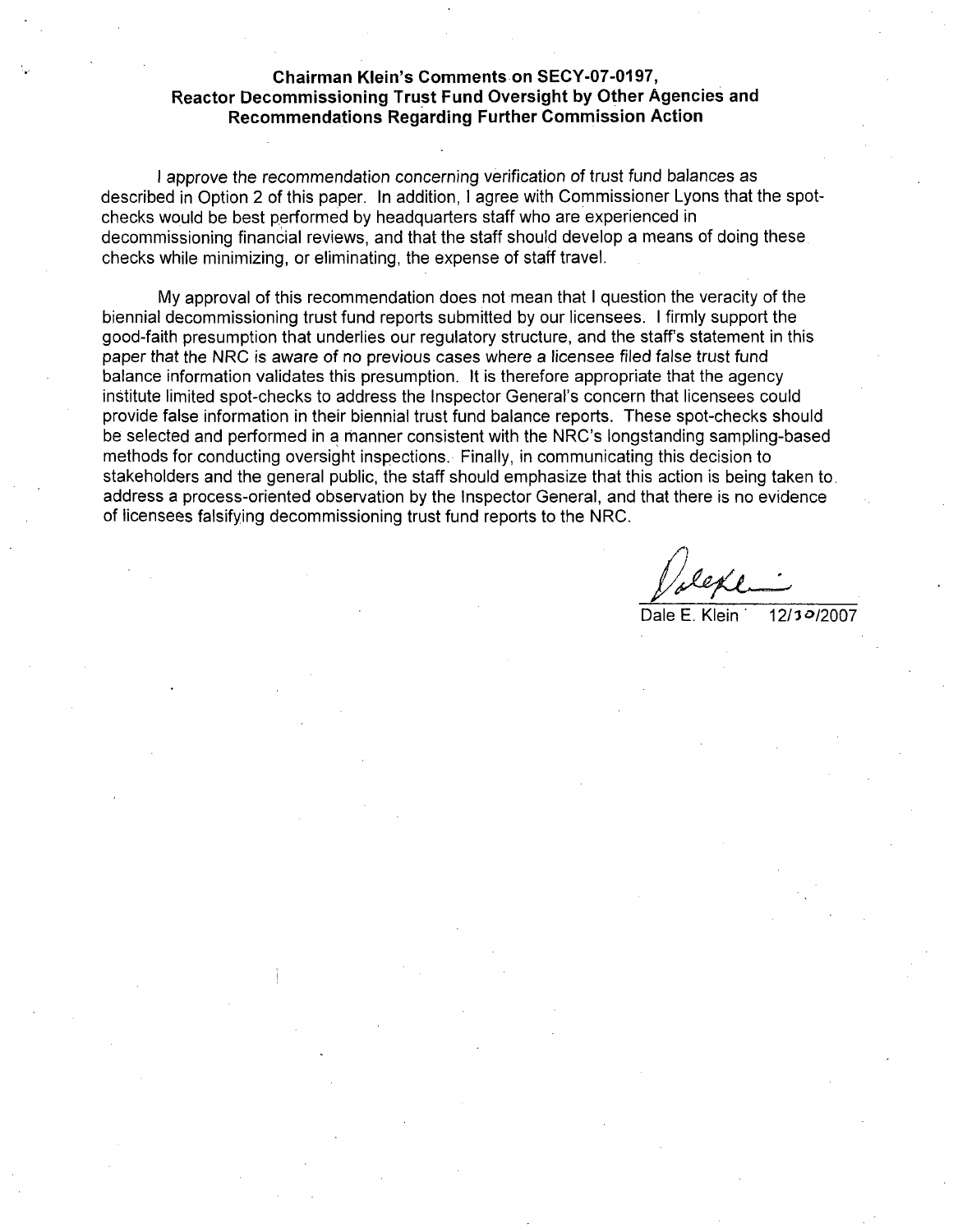# **NOTATION** VOTE

# **RESPONSE SHEET**

| <b>TO:</b>               | <b>Annette Vietti-Cook, Secretary</b>                                                                                                                 |
|--------------------------|-------------------------------------------------------------------------------------------------------------------------------------------------------|
| <b>FROM:</b>             | <b>COMMISSIONER JACZKO</b>                                                                                                                            |
| <b>SUBJECT:</b>          | SECY-07-0197 - REACTOR DECOMMISSIONING<br>TRUST FUND OVERSIGHT BY OTHER AGENCIES<br>AND RECOMMENDATIONS REGARDING<br><b>FURTHER COMMISSION ACTION</b> |
| Approved X               | Disapproved Abstain                                                                                                                                   |
| <b>Not Participating</b> |                                                                                                                                                       |
| <b>COMMENTS:</b>         | <b>Attached</b><br><b>Below</b><br>X<br><b>None</b>                                                                                                   |

 $S$ **GNATURE**  $|$ 1 2  $\sqrt{2}$ 

**DATE**

Entered on "STARS"  $Yes \_ X \_ No \_$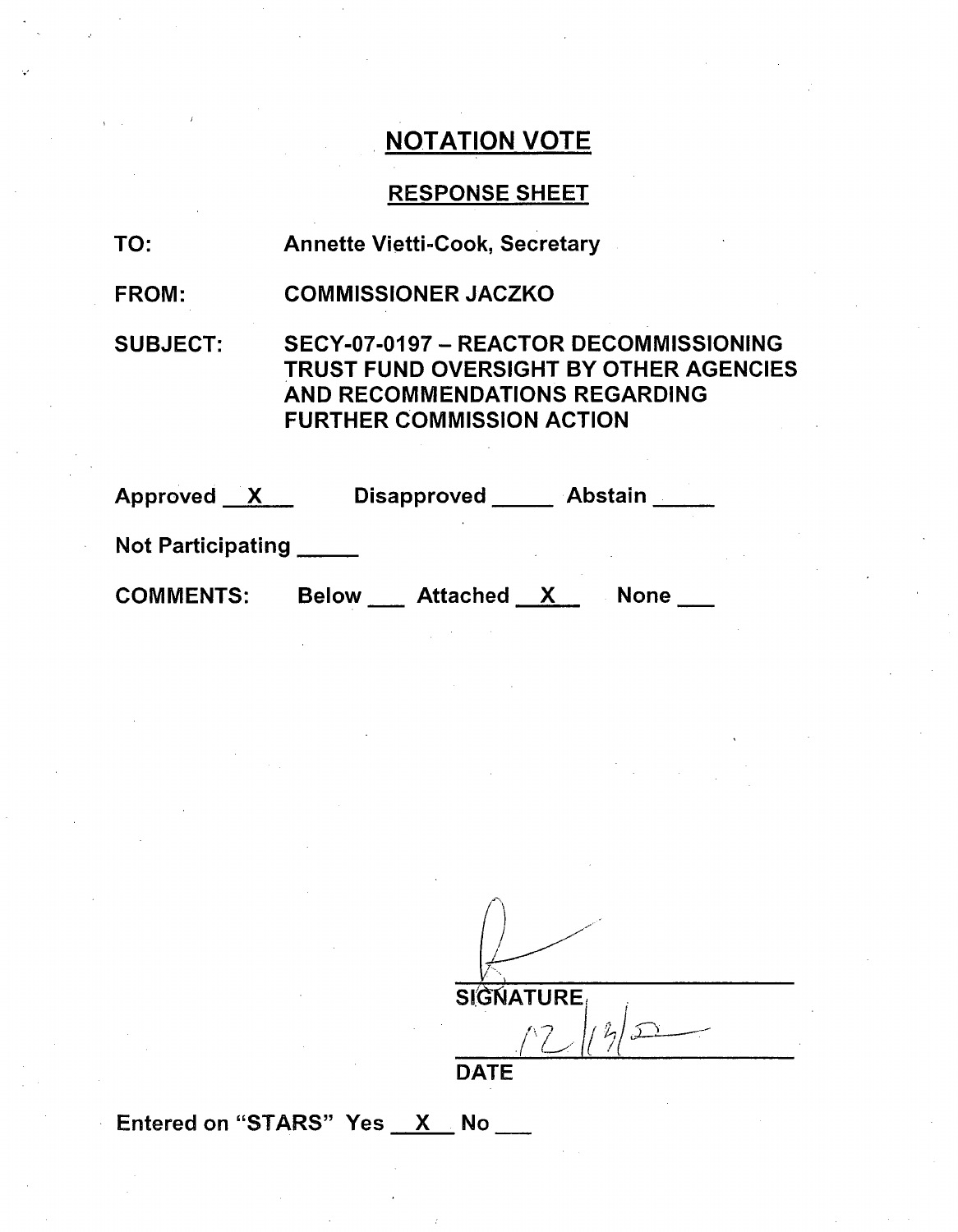#### **Commissioner Jaczko's Comments on SECY-07-0197 Reactor Decommissioning Trust Fund Oversight by other Agencies And Recommendations Regarding Further Commission Action**

**I** approve of the staff's recommendation concerning verification of trust fund balances in accordance with Option 2 of this paper. Option 2 would require the staff to periodically spotcheck licensee original statements and other related documents sent to the licensee **by** the trustee that disclose the trust fund balance.

Conducting spot-checks of a sample of licensees trust balances on an annual basis would ensure that these funds do not go unverified prior to plant decommissioning. Thus, the Commission can assure itself that licensees have adequate funds to decommission or take additional steps to ensure the availability of adequate financial assurance in the event discrepancies are found.

In the first year the staff conducts these spot-checks, the staff should provide the Commission with an information paper discussing its findings. After the first year the staff should include its findings of its verification activities within the Commission paper summarizing decommissioning funding status reports for nuclear power reactors. **I** agree with staff that if significant discrepancies are found, the staff should recommend further revisions to the decommissioning funding assurance program.

Gregory B. Jaczko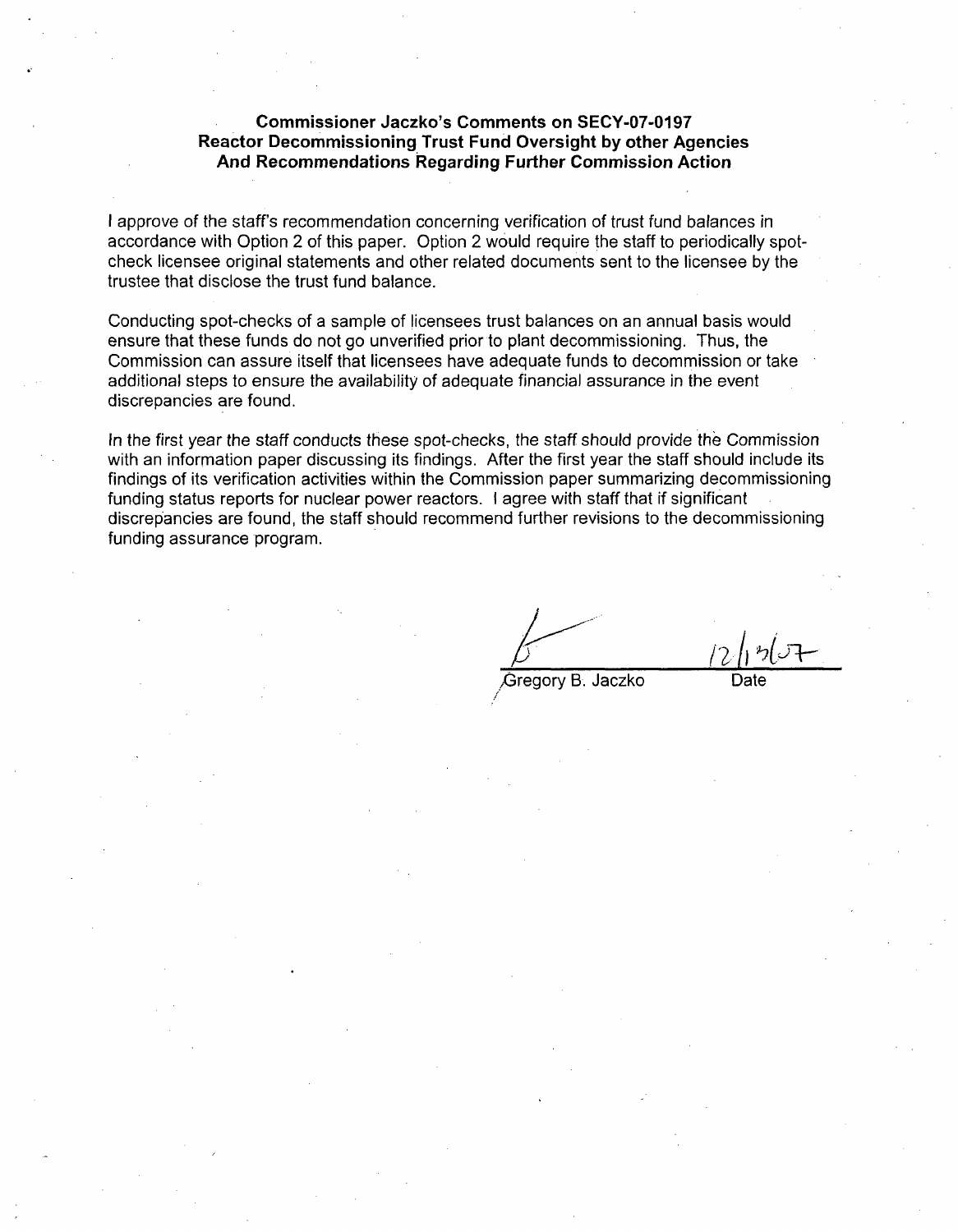# **NOTATION** VOTE

# **RESPONSE SHEET**

| TO:                      | <b>Annette Vietti-Cook, Secretary</b>                                                                                                                        |
|--------------------------|--------------------------------------------------------------------------------------------------------------------------------------------------------------|
| <b>FROM:</b>             | <b>COMMISSIONER LYONS</b>                                                                                                                                    |
| <b>SUBJECT:</b>          | SECY-07-0197 - REACTOR DECOMMISSIONING<br><b>TRUST FUND OVERSIGHT BY OTHER AGENCIES</b><br>AND RECOMMENDATIONS REGARDING<br><b>FURTHER COMMISSION ACTION</b> |
|                          | Approved X Disapproved ____ Abstain ____                                                                                                                     |
| <b>Not Participating</b> |                                                                                                                                                              |
| <b>COMMENTS:</b>         | <b>Attached X None</b><br><b>Below</b>                                                                                                                       |

Piluper

**SIGNATURE**

 $\frac{12}{12}$ 

Entered on "STARS" Yes  $X$  No \_\_